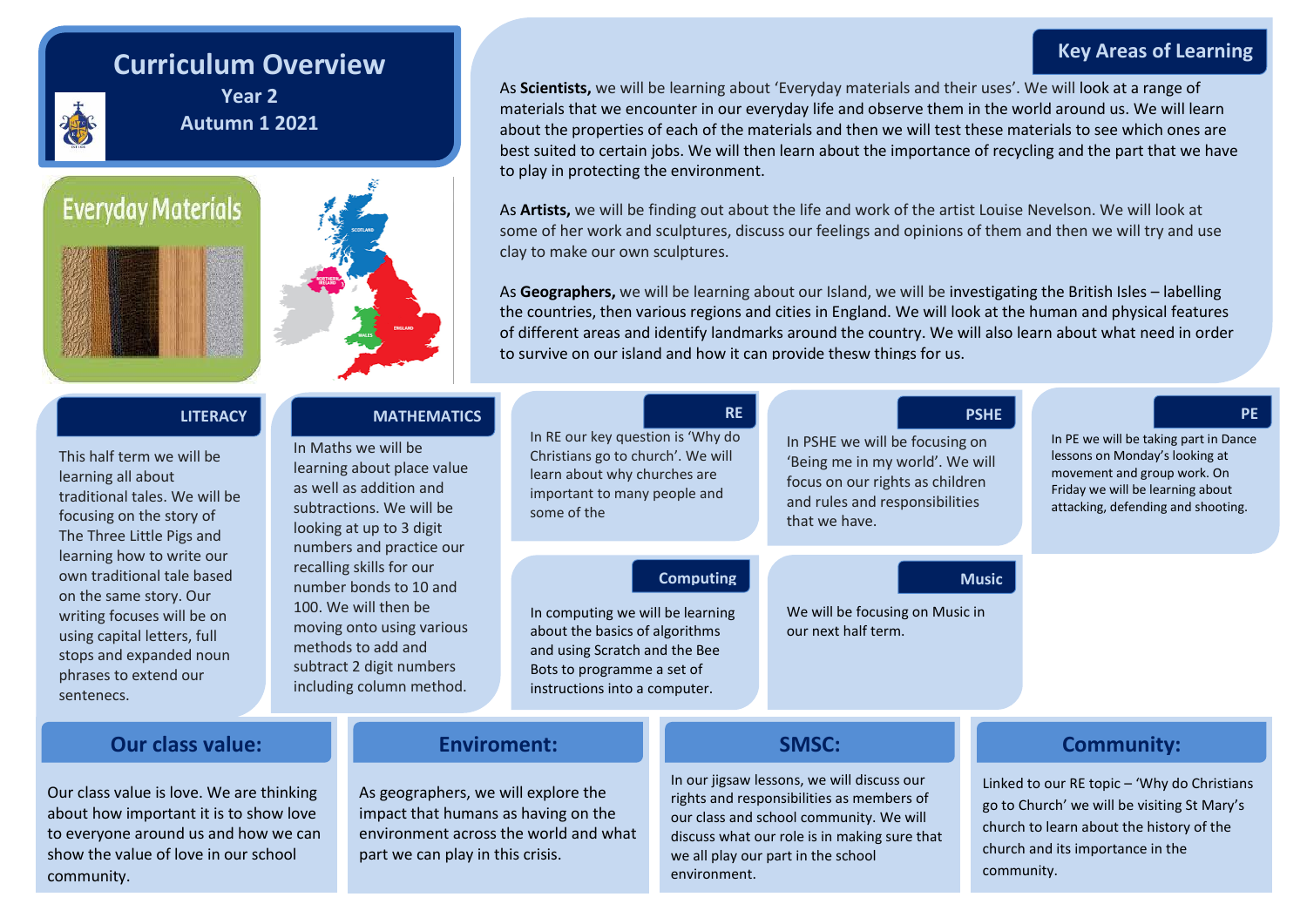## **Key Areas of Learning**

## **Curriculum Overview**



**Year 2 Autumn 2 2021**





As **Scientists,** we will be learning about 'Living Things and their Habitats'. We will look at a range of living creatures and classifying them as either dead, alive or never been alive. We will look at the properties of living creatures and the 7 life processes that they must go through in order to be alive. We will also look at local habitats to our area and identify some of the creatures that live in our local habitat and what makes them suitable to live in these areas.

As **Design Technologists,** we will be learning all about puppets. We will be looking at a range of puppets and how they work. We will then focus in our finger puppets and in particular the skills of sewing and how to work with fabric to make a finger puppet.

As **Historians,** we will be learning about the importance of the World Wars and why we remember on key dates such as Remembrance Day. We will learn about the important historical figures such as Walter Tull and Edith Cavel and what life was like during World War I based on evidence that we can gather.

|  | <b>LITERACY</b> |
|--|-----------------|

This half term we will be learning how to write nonfiction texts. First, we will look at how to write a set of instructions and their key literary features. Then we will move onto writing a recount of a passed event. Our main focus will be on writing in the past tenses and ensuring that we are consistent in our writing approaches.

### **LITERACY CONSUMING THE RE MATHEMATICS TERM PERIODICS PERIODICS PERIODIC RE PSHERIODICS PERIODICS PERIODICS**

In Maths are continuing to learn about addition and subtraction, venturing into worded problems and reasoning questions. Before moving onto multiplication and division where we will look at the used of the x symbol in maths as well as arrays and sharing for division. Finally, we will be learning about measures and lengths.

### In RE our key question is 'Why does Christmas matter to Christians'. We will learn about the importance of the Christmas story and the part it plays in Christianity.

### **Computing Music**

We focused on computing in our pervious half term.

In PSHE we will be focusing on 'Celebrating Differences'. We will look at the differences between boys and girls and some of the stereotypes that people might have.

In our Music lessons, we will be focussing on Dynamics and tempo. We will do this through a range of songs and with be using glockenspiels in our lessons.

In our jigsaw lessons, we will discuss our similarities and differences and looking at what makes us unique. We will look at stereotypes and why people have certain views of others.

In PE we will be taking part in Gymnastics lessons on Monday's looking at group work shapes. On Friday's we will be learning about attacking, defending and shooting in

a range of different sports.

Linked to our History topic of Remembrance, we will be learning how we celebrate Remembrance in our local community and what events take place in Moseley.

### **Our class value: Enviroment: Enviroment: Enviroment: Enviroment: Environment: Community:**

Our class value is love. We are thinking about how important it is to show love to everyone around us and how we can show the value of love in our school community.

As geographers, we will explore the impact that humans as having on the environment across the world and what part we can play in this crisis.